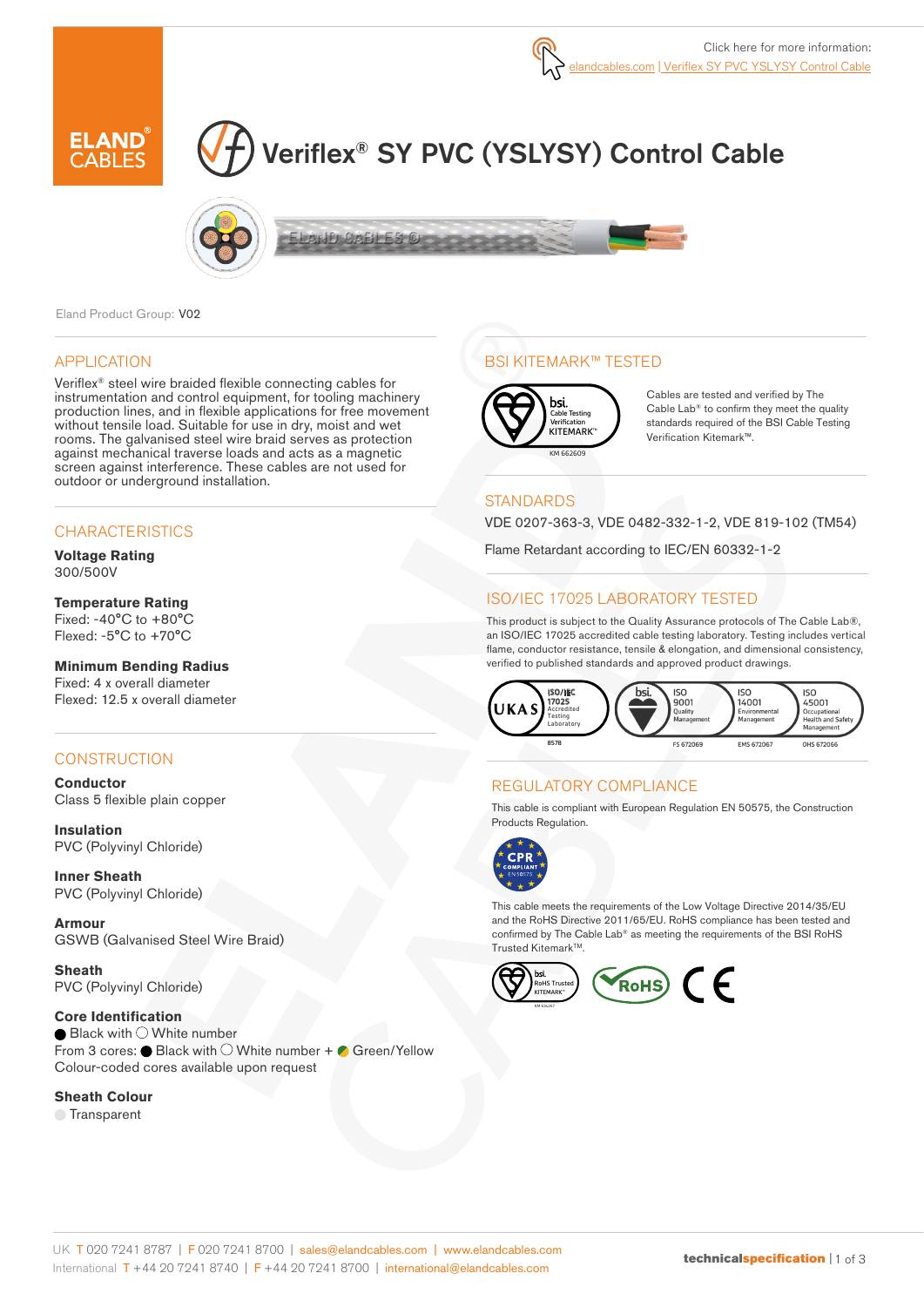## DIMENSIONS

| ELAND PART NO.  | NO. OF CORES   | NOMINAL CROSS<br>SECTIONAL AREA<br>mm <sup>2</sup> | NOMINAL THICKNESS<br>OF INSULATION<br>mm | NOMINAL OUTER<br>SHEATH THICKNESS<br>mm | NOMINAL OVERALL<br><b>DIAMETER</b><br>mm | <b>NOMINAL</b><br>WEIGHT<br>kg/km |
|-----------------|----------------|----------------------------------------------------|------------------------------------------|-----------------------------------------|------------------------------------------|-----------------------------------|
| V0202012CL00000 | $\overline{2}$ | 0.75                                               | 0.40                                     | 0.8                                     | 7.2                                      | 79.3                              |
| V0202022CL00000 | $\overline{2}$ | $\mathbf{1}$                                       | 0.40                                     | 0.8                                     | 7.6                                      | 91                                |
| V0202032CL00000 | $\mathbf 2$    | 1.5                                                | 0.40                                     | 0.8                                     | 8.2                                      | 110                               |
| V0202042CL00000 | $\mathbf 2$    | 2.5                                                | 0.50                                     | 0.8                                     | 9.4                                      | 147                               |
| V0203012CL00000 | 3              | 0.75                                               | 0.40                                     | 0.8                                     | 7.5                                      | 91.3                              |
| V0203021CL000   | 3              | $\mathbf{1}$                                       | 0.40                                     | 0.8                                     | 7.9                                      | 104                               |
| V0203031CL000   | 3              | 1.5                                                | 0.40                                     | 0.8                                     | 8.6                                      | 129                               |
| V0203041CL000   | 3              | 2.5                                                | 0.50                                     | 0.9                                     | 10.1                                     | 185                               |
| V0203051CL000   | 3              | $\overline{4}$                                     | 0.60                                     | $\mathbf{1}$                            | 12                                       | 269                               |
| V0203061CL000   | 3              | 6                                                  | 0.65                                     | 1.1                                     | 13.5                                     | 354                               |
| V0203071CL000   | 3              | 10                                                 | 0.75                                     | 1.3                                     | 16.9                                     | 579                               |
| V0203081CL000   | 3              | 16                                                 | 0.75                                     | 1.5                                     | 19                                       | 785                               |
| V0203091CL000   | 3              | 25                                                 | 0.90                                     | 1.8                                     | 23.5                                     | 1211                              |
| V0203101CL000   | 3              | 35                                                 | 0.95                                     | $\mathbf{2}$                            | 26.7                                     | 1642                              |
| V0204011CL000   | $\overline{4}$ | 0.75                                               | 0.40                                     | 0.8                                     | 8                                        | 107                               |
| V0204021CL000   | 4              | 1                                                  | 0.40                                     | 0.8                                     | 8.5                                      | 124                               |
| V0204031CL000   | $\overline{4}$ | 1.5                                                | 0.40                                     | 0.8                                     | 9.2                                      | 151                               |
| V0204041CL000   | 4              | 2.5                                                | 0.50                                     | 0.9                                     | 11.1                                     | 230                               |
| V0204051CL000   | $\overline{4}$ | $\overline{4}$                                     | 0.60                                     | 1.1                                     | 13.2                                     | 332                               |
| V0204061CL000   | 4              | 6                                                  | 0.65                                     | 1.2                                     | 14.8                                     | 442                               |
| V0204071CL000   | $\overline{4}$ | 10                                                 | 0.75                                     | 1.5                                     | 18.8                                     | 735                               |
| V0204081CL000   | 4              | 16                                                 | 0.75                                     | 1.6                                     | 20.9                                     | 988                               |
| V0204091CL000   | $\overline{4}$ | 25                                                 | 0.90                                     | $\mathbf{2}$                            | 26                                       | 1536                              |
| V0204101CL000   | 4              | 35                                                 | 0.95                                     | 2.2                                     | 30                                       | 2098                              |
| V0204111CL000   | $\overline{4}$ | 50                                                 | 1.25                                     | 2.6                                     | 35.3                                     | 2968                              |
| V0204121CL000   | 4              | 70                                                 | 1.25                                     | 3                                       | 40.5                                     | 3822                              |
| V0204131CL000   | $\overline{4}$ | 95                                                 | 1.60                                     | 3.6                                     | 49.4                                     | 5369                              |
| V0205011CL000   | 5              | 0.75                                               | 0.40                                     | 0.8                                     | 8.5                                      | 120                               |
| V0205021CL000   | 5              | $\mathbf{1}$                                       | 0.40                                     | 0.8                                     | 9.1                                      | 140                               |
| V0205031CL000   | 5              | 1.5                                                | 0.40                                     | 0.9                                     | 10.1                                     | 182                               |
| V0205041CL000   | 5              | 2.5                                                | 0.50                                     | $\mathbf{1}$                            | 12.1                                     | 266                               |
| V0205051CL000   | 5              | 4                                                  | 0.60                                     | 1.1                                     | 14.2                                     | 382                               |
| V0205061CL000   | 5              | $\,6\,$                                            | 0.65                                     | 1.3                                     | 16.5                                     | 525                               |
| V0205071CL000   | 5              | $10$                                               | 0.75                                     | 1.6                                     | 20.6                                     | 873                               |
| V0205081CL000   | $\mathbf 5$    | 16                                                 | 0.75                                     | 1.8                                     | 23.4                                     | 1207                              |
| V0205091CL000   | $\mathbf 5$    | 25                                                 | 0.90                                     | 2.2                                     | 29                                       | 1875                              |
| V0205101CL000   | 5              | 35                                                 | 0.95                                     | 2.4                                     | 32.9                                     | 2577                              |
| V0207011CL000   | 7              | 0.75                                               | 0.40                                     | 0.8                                     | 9.1                                      | 147                               |
| V0207021CL000   | 7              | $\mathbf{1}$                                       | 0.40                                     | 0.9                                     | 9.9                                      | 181                               |
| V0207031CL000   | 7              | 1.5                                                | 0.40                                     | 0.9                                     | 11                                       | 226                               |
| V0207041CL000   | $7\phantom{.}$ | $2.5\,$                                            | 0.50                                     | $1.1\,$                                 | 13.2                                     | 338                               |
| V0212011CL00000 | 12             | 0.75                                               | 0.40                                     | $\mathbf{1}$                            | 10.9                                     | 237                               |
| V0212021CL00000 | 12             | $\overline{1}$                                     | 0.40                                     | $\mathbf{1}$                            | 12.7                                     | 280                               |
| V0212031CL00000 | 12             | 1.5                                                | 0.40                                     | 1.10                                    | 14.2                                     | 365                               |
| V0212041CL00000 | 12             | $2.5\,$                                            | 0.40                                     | 1.20                                    | 17.5                                     | 572                               |